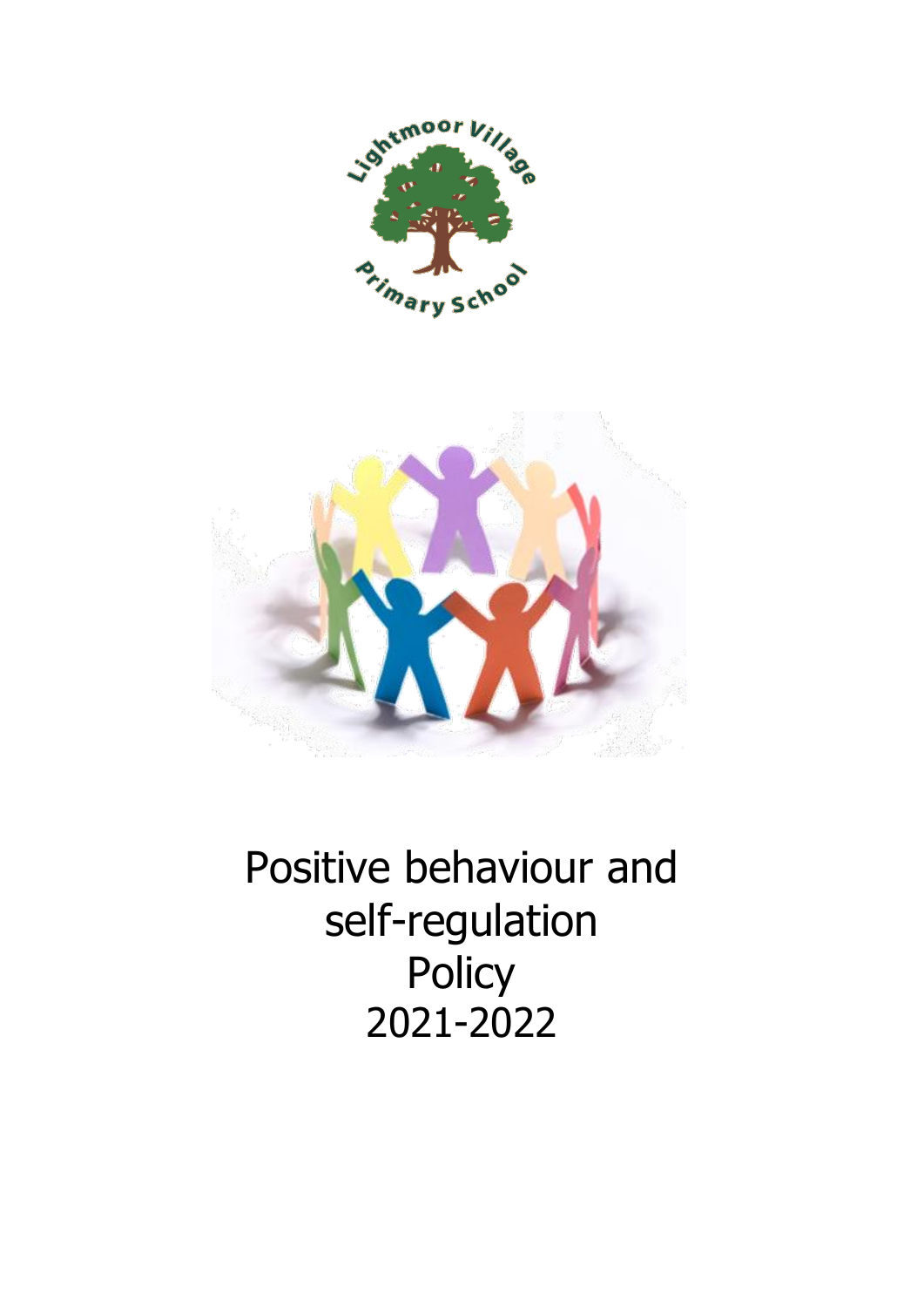#### **At Lightmoor Village Primary School everything we do is based on building positive attachments with our children**

We want to provide a warm welcoming and inclusive environment in which all children are treated fairly and consistently. We firmly believe all children have the potential to achieve no matter what their experiences have been prior to school. We want the children to be successful and this reflects in our values across the school.

#### **We believe that behaviour is a way of communication**

Throughout the school we look at each event in context and are committed to seeing all behaviour as a form of communication. Therefore, we explain our practices to children, offer them reasons to work with us and encourage reflective dialogue and self-regulation. We treat children as individuals, ensure that the curriculum is appropriate for each child and that teaching styles are varied, and we use praise as our main tool.

We believe that developing self-esteem, self-regulation and emotional literacy will enhance an individual's ability to make positive learning and social choices. Through nurture support and use of the zones of regulation we support children to talk about their feelings and try to help them to find ways of managing their behaviours. We work closely with parents / carers and other professionals to support pupils the in best way that we can.

#### **Values**

We follow the Chris Quigley Secrets of Success as a vehicle to teach resilience, confidence and challenge our pupils to take risks and work hard.

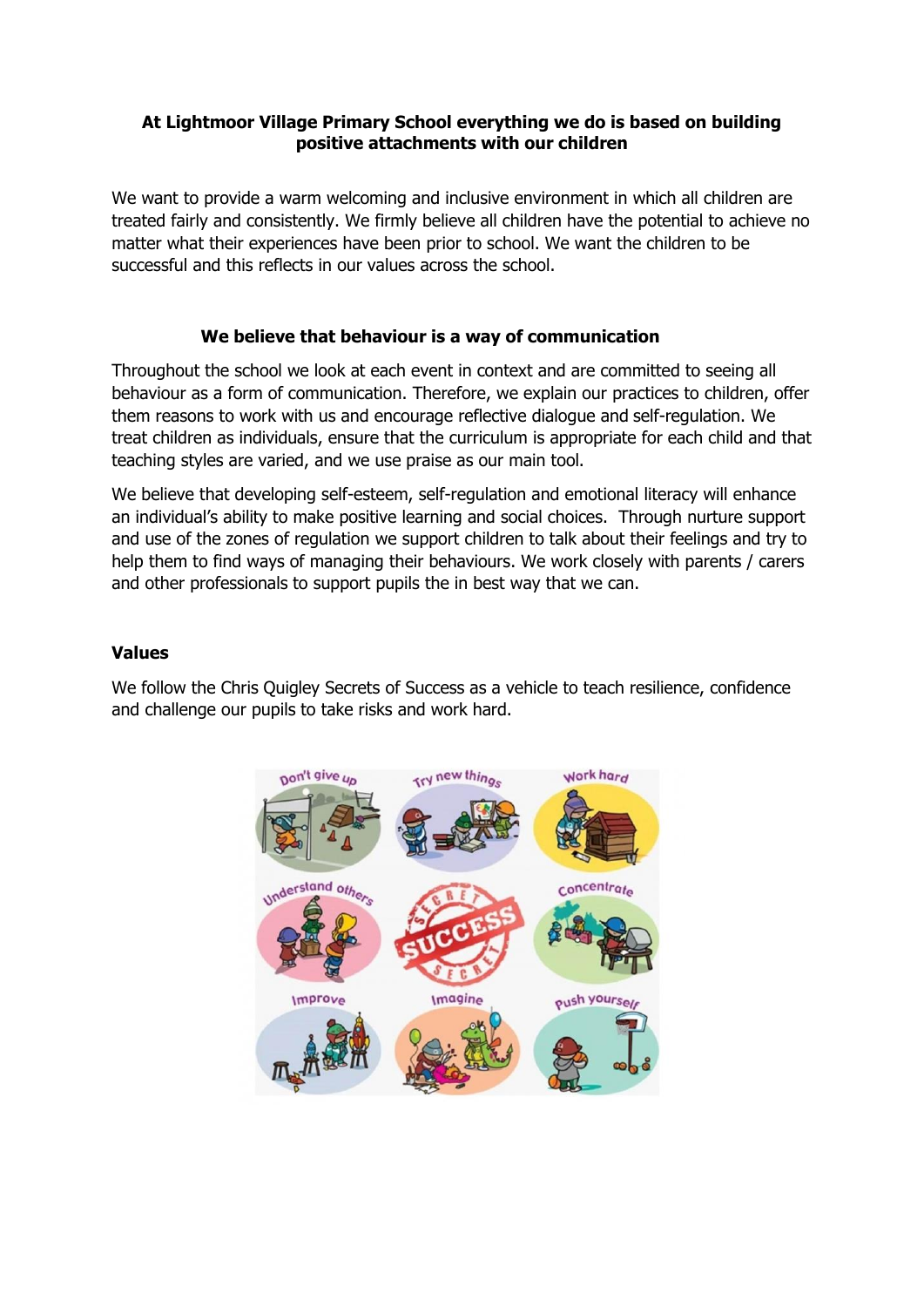# **Ethos**

- Behaviour is a form of communication of an emotional need. It can be conscious or unconscious.
- Strong positive relationships between staff and pupils (and their families) are essential. This creates connection respect and values all members of our community.
- We will not damage relationships with children but remember: **Engage don't enrage**

**Connection before correction Regulate, Relate, Reason**

- We want to start with the child, fitting learning around the child rather than making a child fit into a rigid model of learning. This requires a solid understanding of each child's learning needs.
- A child displaying behavioural difficulties is vulnerable, this needs to be explored and support provided.
- All adults will take a non-judgmental approach to each child and empathises and try to understand their behaviour focusing on feelings and emotions rather than the behaviour itself.
- We will keep clear boundaries and expectations around behaviour to keep all children safe. We aim to have a nurturing environment with clear routines and expectations both inside and outside the classroom with clear modelled behaviour from all adults.
- **We do not believe punishment and reward is the most effective way to support behaviour change. Self-management and self-regulation of behaviour is a far more effective way to achieve good social behaviour.**
- Natural rewards and consequences that can follow certain behaviours should be made clear without the need to enforce sanctions as this leads to more negative behaviour.
- Our aim is to be attentive to children when they are getting it right and support them when they get it wrong. We are opposed to punishment and control.
- Some behaviours are not a matter of choice and some factors are out of their control therefore sometime the language of choice may be inappropriate.
- Behaviour must be viewed as a communication pattern.
- We believe that developing self-esteem, self-regulation and emotional literacy will enhance an individual's ability to make positive learning and social choices.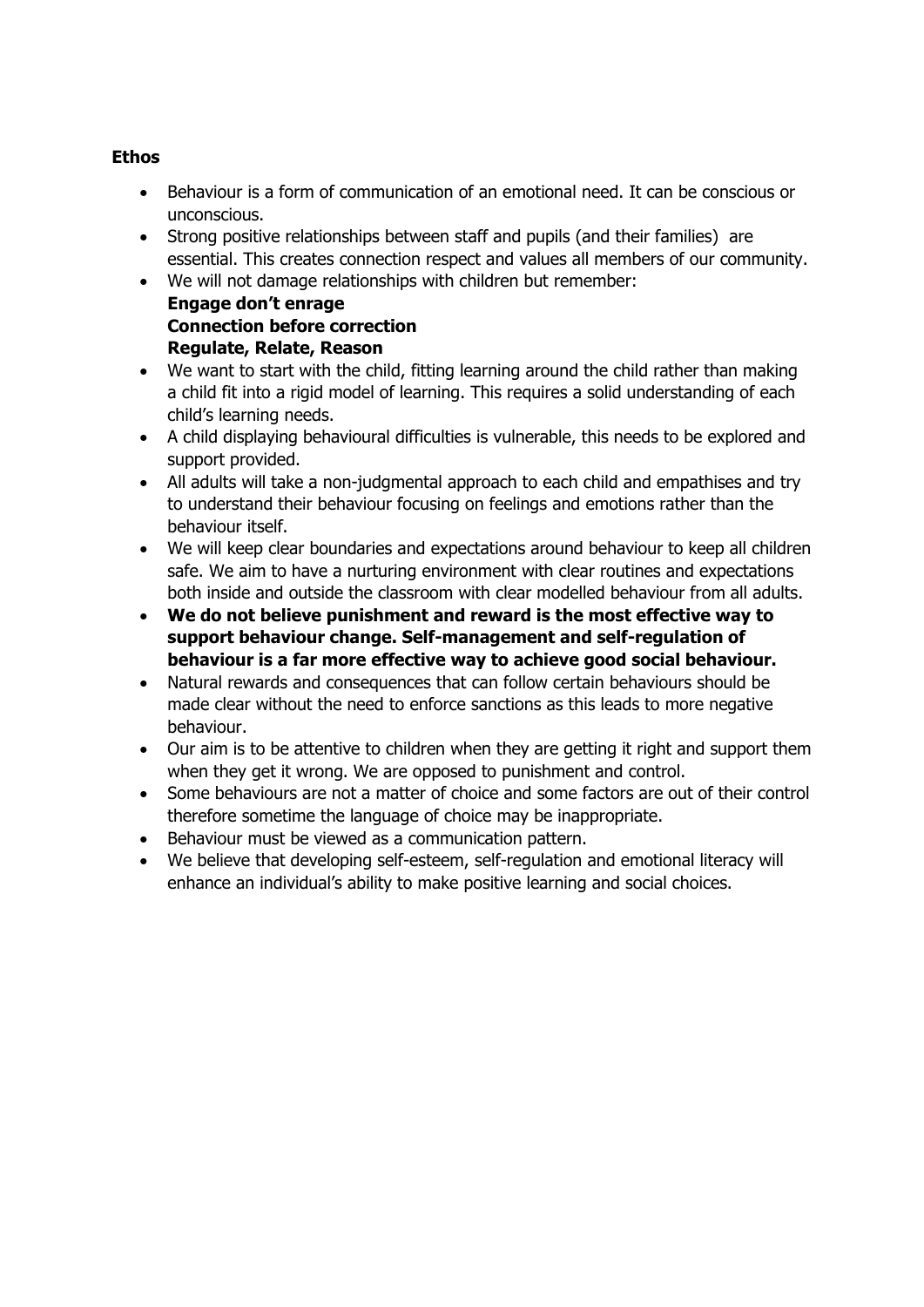# **Aims of policy**

- To ensure consistency when dealing with behaviour in school
- To ensure that all learners are treated fairly, shown respect and to promote good relationships
- To help learners take control over their behaviour and be responsible for the consequences of it
- To build a community which values kindness, care, good humour, good temper, obedience and empathy for others
- To promote community cohesion through improved relationships

# **3 School Rules**

# **Ready Respectful Safe**

#### **All staff:**

- 1. Meet and greet at the door and when passing others in school
- 2. Refer to 'Ready, Respectful, Safe'
- 3. Model positive behaviours and build relationships with pupils and staff
- 4. Plan lessons that engage, challenge and meet the needs of all learners
- 5. Be calm and give 'take up time' when going through the steps. Prevent before sanctions.
- 6. Follow up every time. Engage in reflective dialogue with learners
- 7. Never ignore or walk past learners who are behaving badly
- 8. Understand that a quiet word of praise can be as effective as more public, larger rewards

This ethos requires a nurturing environment that enables children to explore emotions using coaching modelling and teaching appropriate ways of behaving.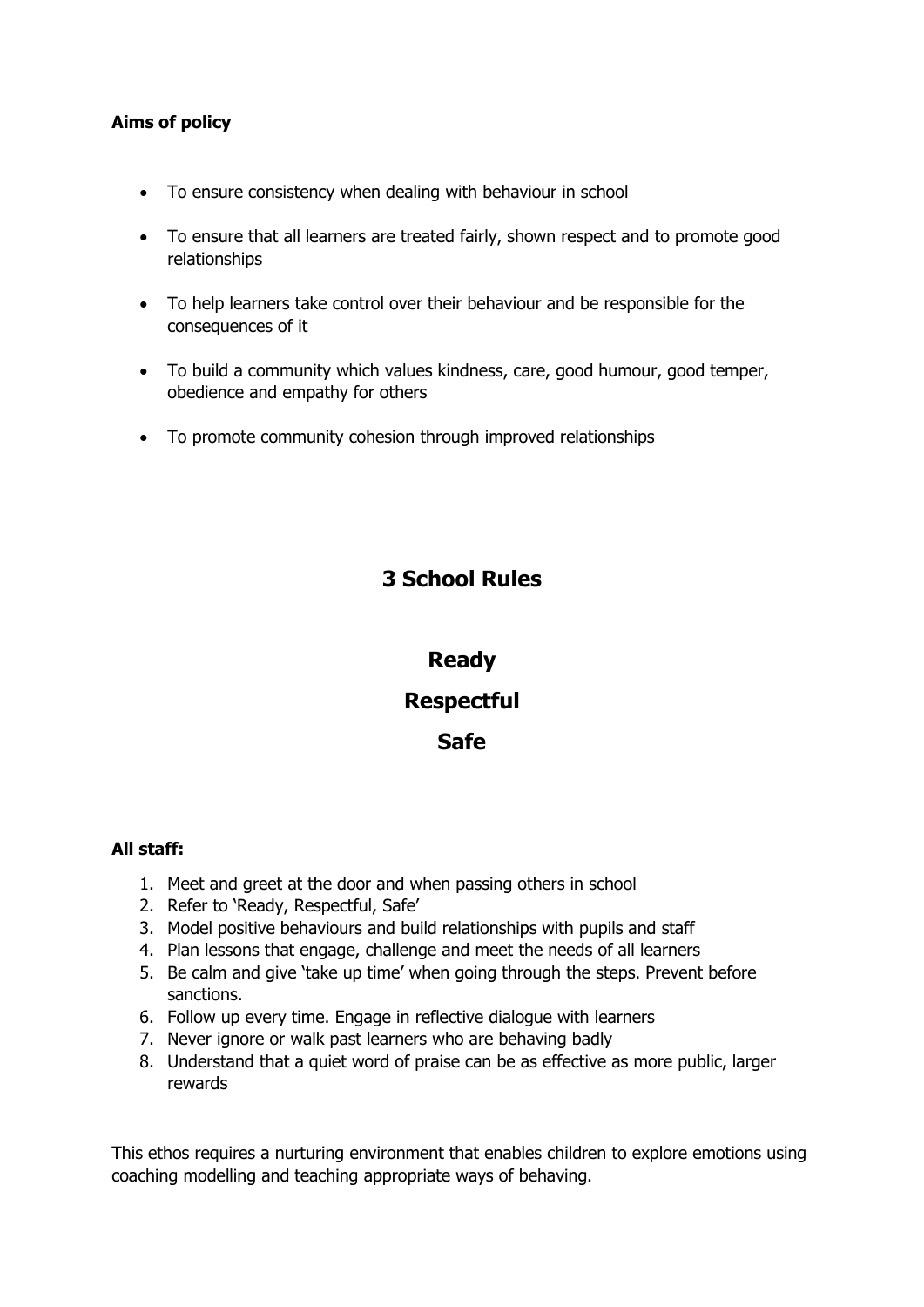### **Praise and Rewards**

Attention is the first reward for best behaviour and positive reinforcement is used in several ways

# **1. Collective praise and reward-**

The classroom reinforces the values of the school and establishes a sense of community. If the whole class achieves a rule then the class is awarded a mark (tally mark on the board) one mark is a minute of free time and they can be traded in for an activity of choice. Marks should not exceed 5 minutes a day. A visual record is kept in the room. Individual children can earn a tally mark for the class. Children are not refused a mark time based on individual behaviour. Individual misbehaviour is dealt with as the policy (see appendices) this reinforces positive behaviour and builds a culture of shared responsibility.

# **2. Individual praise and reward sticker charts**

We initially reward children with positive praise, when children go above and beyond we want to celebrate and acknowledge individual success. Children will be rewarded individually through verbal praise, the chance to earn a class tally mark, the Lightmoor leaf weekly certificate and presentation in assembly and the opportunity to be selected for the weekly phone call or email home to parents.

# **3. Whole school rewards a range of rewards across the school.**

A range of rewards are implemented to encourage and praising praise positive behaviour these include:

Head teachers award Email home Phone call home

Achievement assembly- 1 Lightmoor Leaf awarded each week in celebration assembly each Friday. Each teacher should track and aim to award the leaf to each child over the year and to call and email each family (see tracker).

A high priority is made on phone calls home to celebrate success as it is very motivating. Teachers are expected to make a **phone call home to each child twice a year.** Pupil voice will be gathered every term to gather the success and strengths or weaknesses of the system.

If a child is experiencing difficulties they will be closely monitored by the class team and supported. If staff still have concerns then parents/ carers will be contacted and the team will work together to support the child.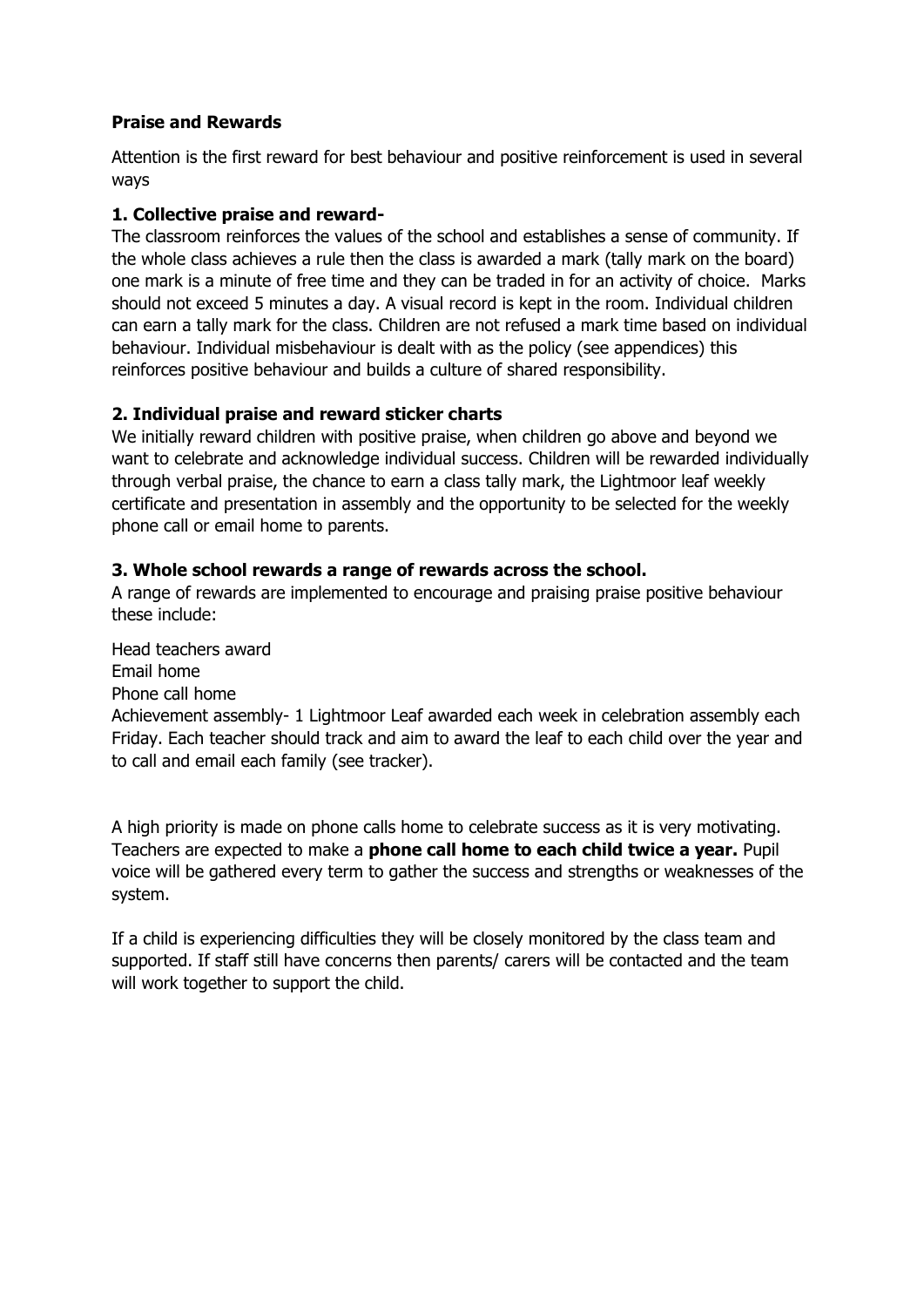#### **Keeping everyone safe**

Children that refuse to comply in school, cause a dangerous situation and/or put themselves and others at risk can be temporarily excluded for the safety of themselves and others. This decision is not taken easily. As a school we do everything that we can to keep children in school. The school exclusion system will follow the Telford and Wrekin education guidelines. When children return from a temporary exclusion parents will be asked to meet with the Head and Deputy Teacher and our chair of governors. An individual plan will then be put in place. If there are further incidents of that nature then the governing body along with the LA can make the decision to permanently exclude a child from school

#### **Leaving the classroom or school grounds**

If a pupil runs out of a class we will establish where he/she had gone. Staff must not run after them but just keep them in view from a safe distance.. If a child is no longer in school premises parents will be contacted. If they are not at home the police will be informed that a pupil has left the school and is at risk.

#### **The power to use reasonable force or make other physical contact**

Refer to policy on Using Reasonable Force

#### **Power to discipline beyond the school gate**

Through assembly and SMSC lessons pupils are made aware that their behaviour both within and outside the school gates should be acceptable. Incidents of unacceptable behaviour outside of the school will be dealt with on an individual basis.

#### **Risk Assessments**

Safety is paramount and no person will be placed in a risky situation. Individual risk assessments will be carried out for individual pupils. If a child refuses to come in staff will leave space for the child to calm down.

#### **MAPA and other physical intervention**

MAPA trained staff may be asked to intervene as required and alongside their guidelines. Physical intervention will only take place in cases of self-defence or a risk of injury to any party also behaviour which is causing disorder and damage to property.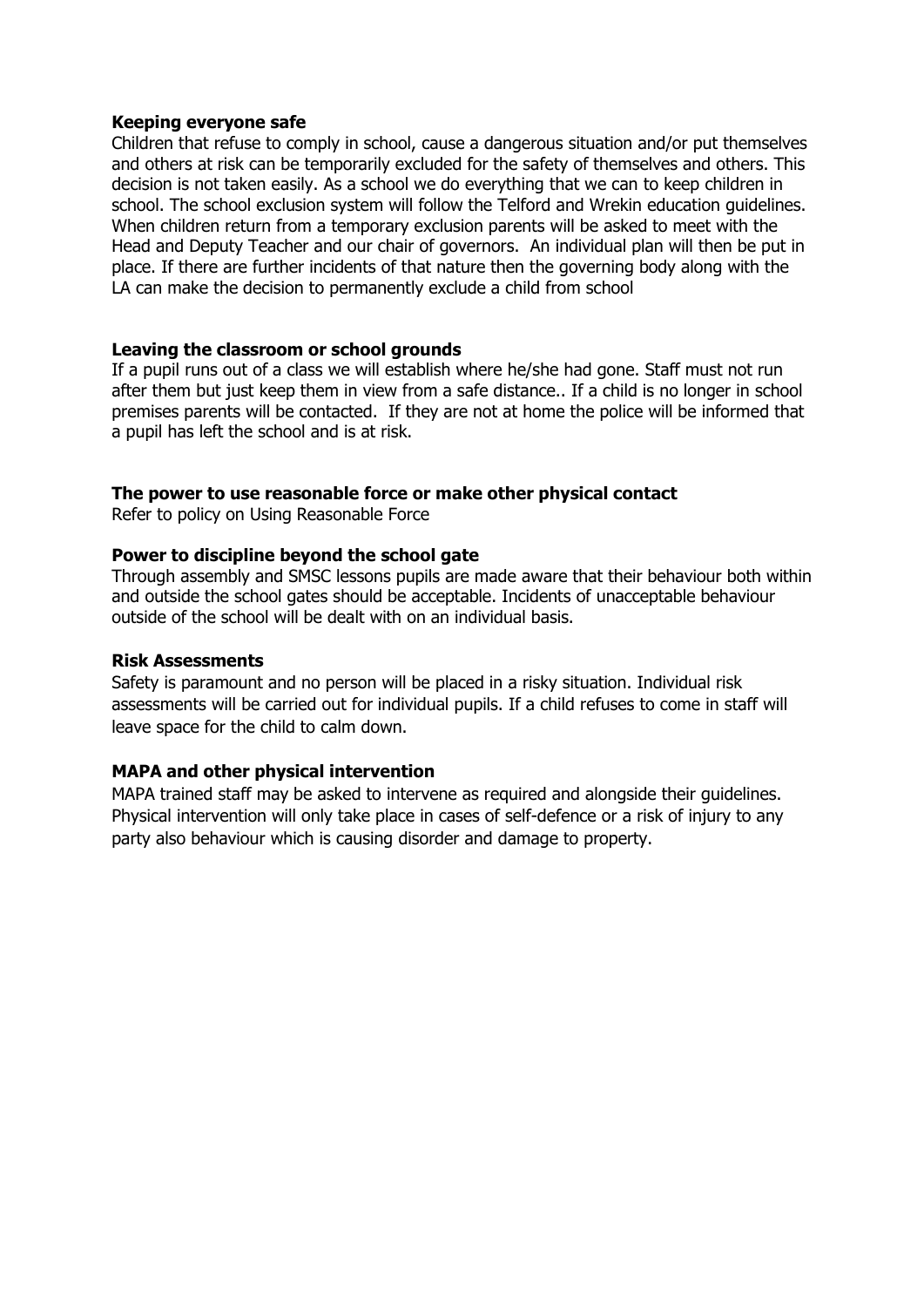# **Appendix 1**

#### **Connection before Correction**

If children have become involved in any form of conflict, practitioners will:

• Approach calmly being aware of body language, reach out to children who are upset or angry. Use a calm voice to communicate a POSITIVE and NEUTRAL attitude. Use 'I'm wondering if" as a technique to start the conservation eg "I'm wondering if you are angry because your friend took your ball"

#### **It is important to make a connection first before you being to correct the behaviour**

- Acknowledge the feelings "I can see that you are upset and that is okay…can you tell me what happened?"
- Give children time to calm down after an event if they need it and try the techniques above after they are calm.
- Listen to all sides of the story. Where other children have been involved encourage them to resolve the conflict together and decide what the next steps should be.
- Encourage the children to reflect on their own behaviours and talk through what they could do instead next time.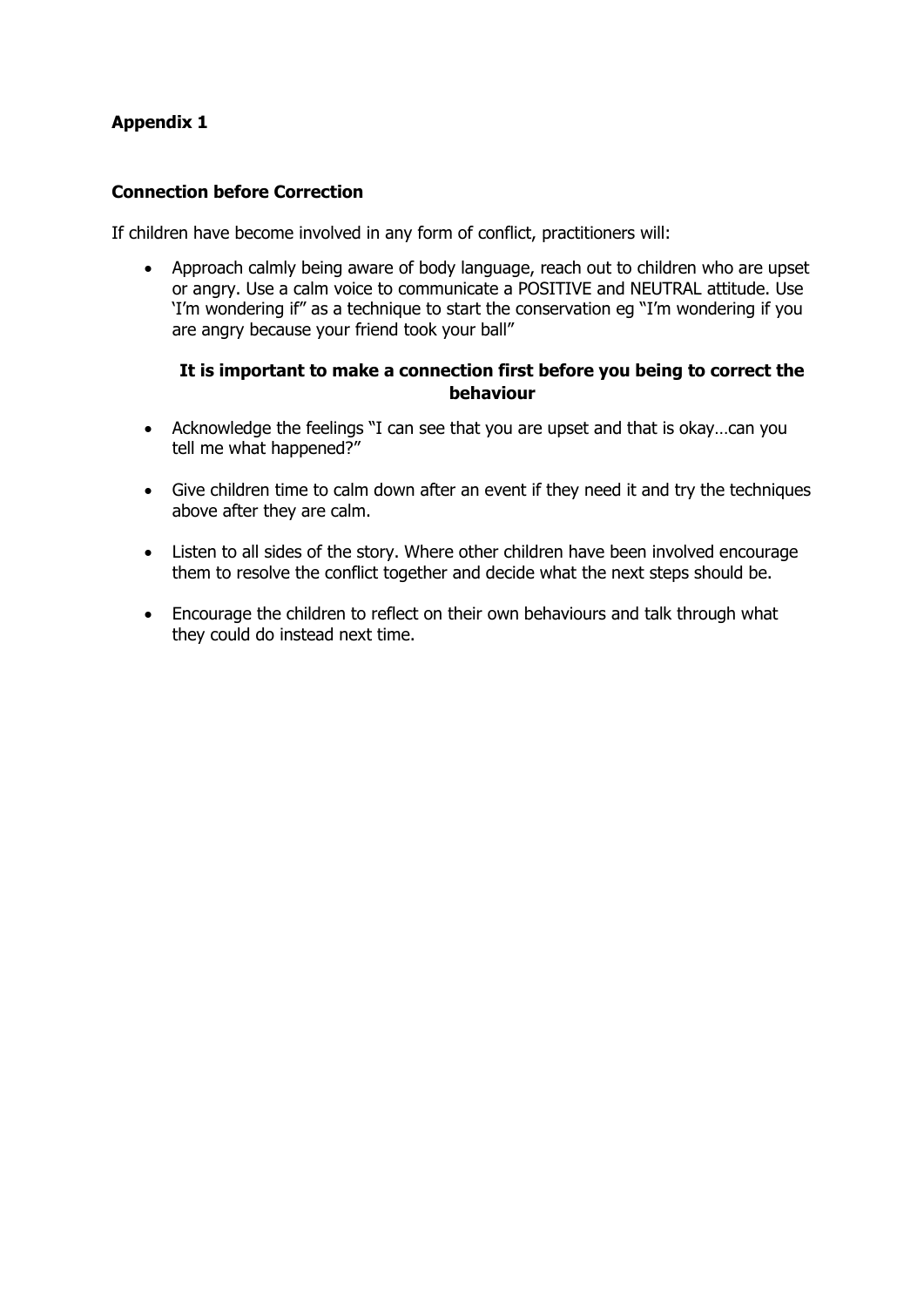# **Appendix 2 (see prompt sheet at end of policy also)**

#### **Our steps in managing challenging behaviour**

Learners are held responsible for their behaviour and ALL staff deal with behaviour.

#### **The reminder**

Reminder of expectations, Ready, Respectful, Safe delivered quietly/ privately to the learner

#### **The caution**

A clear verbal caution delivered quietly/privately to the learner, making them aware of their behaviour and clearly pointing out the consequences if they continue. The learner has a choice to do the right thing. Learners will be reminded of their previous good conduct to prove that they can make good choices.

Scripted approaches at this stage are encouraged:

#### **30 second intervention**

Gentle approach, personal, non-threatening, side on, eye level or lower.

State the behaviour that was observed and which rule/expectation/routine it contravenes

Tell the learner what the consequences of their action is (giving up their own time to complete work etc)

Refer to previous good behaviour/learning as a model for the desired behaviour.

Walk away from the learner; allow her time to decide what to do next. If there are comments, as you walk away write them down and follow up later.

We resist endless discussions around behaviour and spend our energy returning learners to their learning

# **The time-out**

The learner is asked to speak to the teacher away from others

Boundaries are reset

Learner is asked to reflect on their next step. They may now have missed 1 minute/ 2 minutes of their time. Can they turn it around?

Again they are reminded of their previous conduct/attitude/learning.

Learner is given a final opportunity to reengage with the learning / follow instructions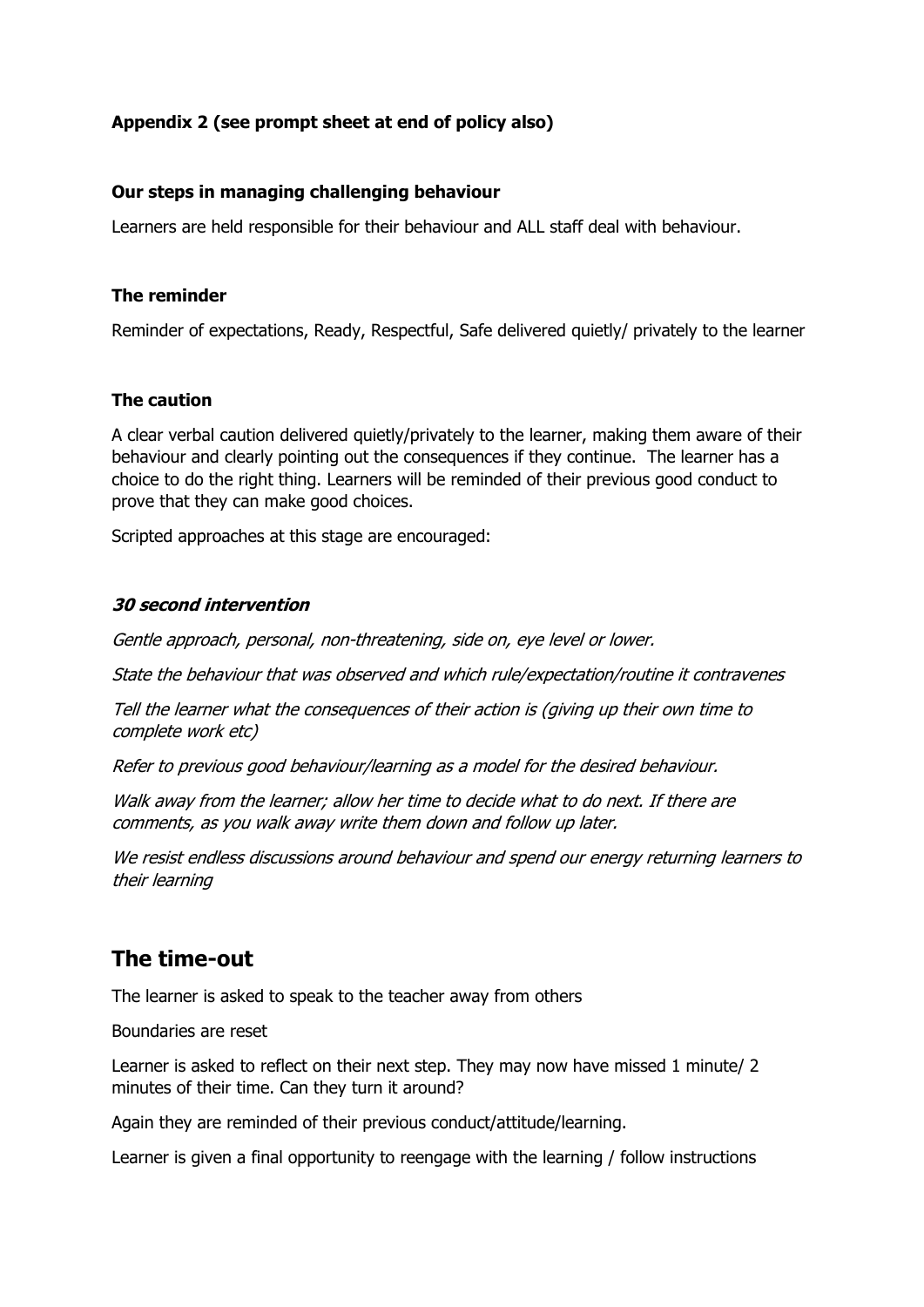Learners can move to areas or leave the classrooms if they need to cool down and/or to defuse a situation.

Staff will always deliver sanctions calmly and with care. It is in nobody's interest to confront poor behaviour with anger.

Reflection and restoration meetings at Lightmoor are a core part of repairing damage to trust between staff and learners.

Our Reparation meetings are structured in 6 steps and are usually done outside on the playground somewhere the child can walk and talk.

What's happened?

I'm wondering if…

What was each party thinking?

Who feels harmed and why?

What have each party thought since?

What behaviours will each of us show next time?

Reaffirm your commitment to building a trusting relationship.